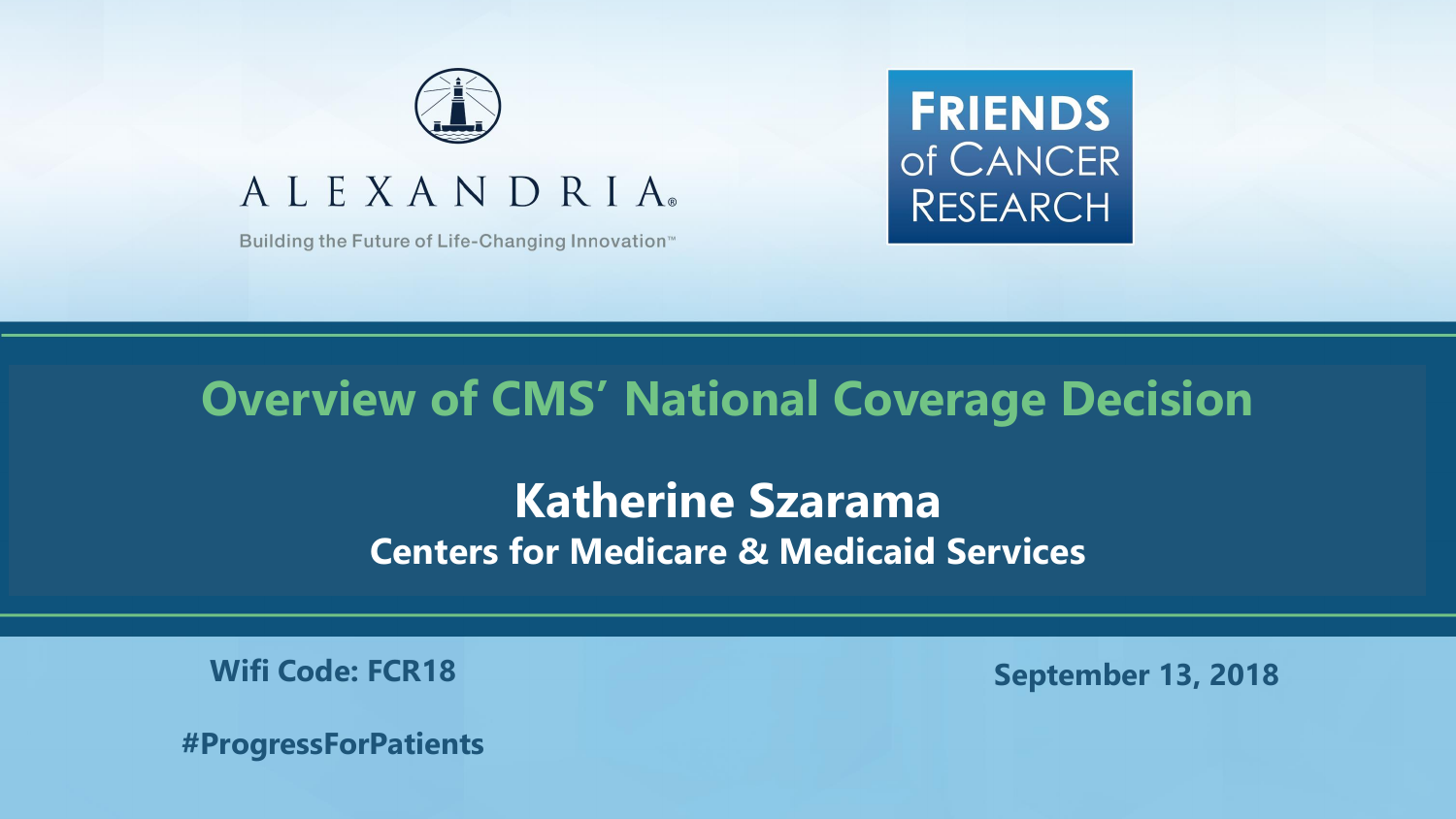

# National Coverage Analysis and Medicare National Coverage Determination

### Diagnostic Laboratory Tests using Next Generation Sequencing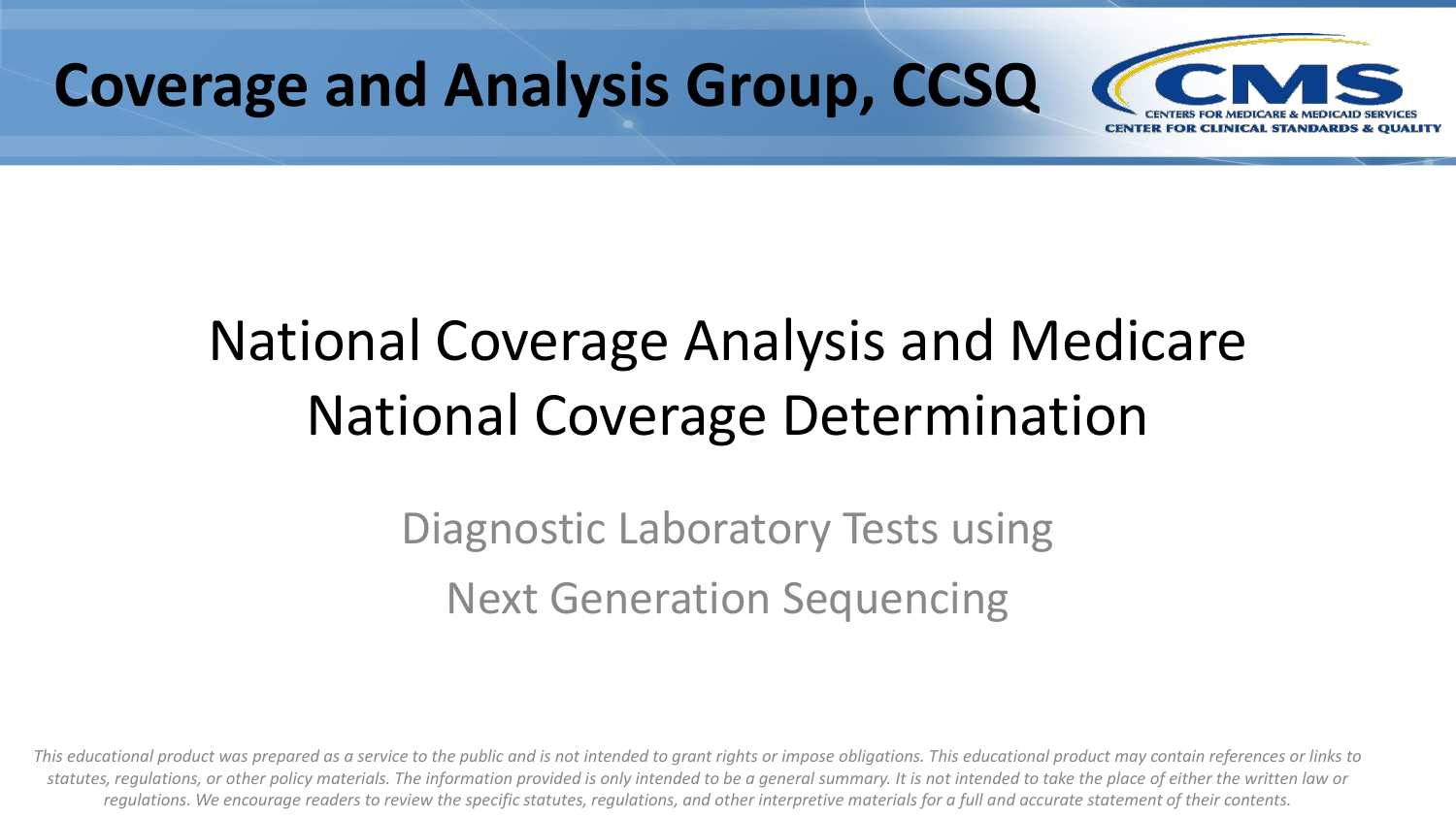

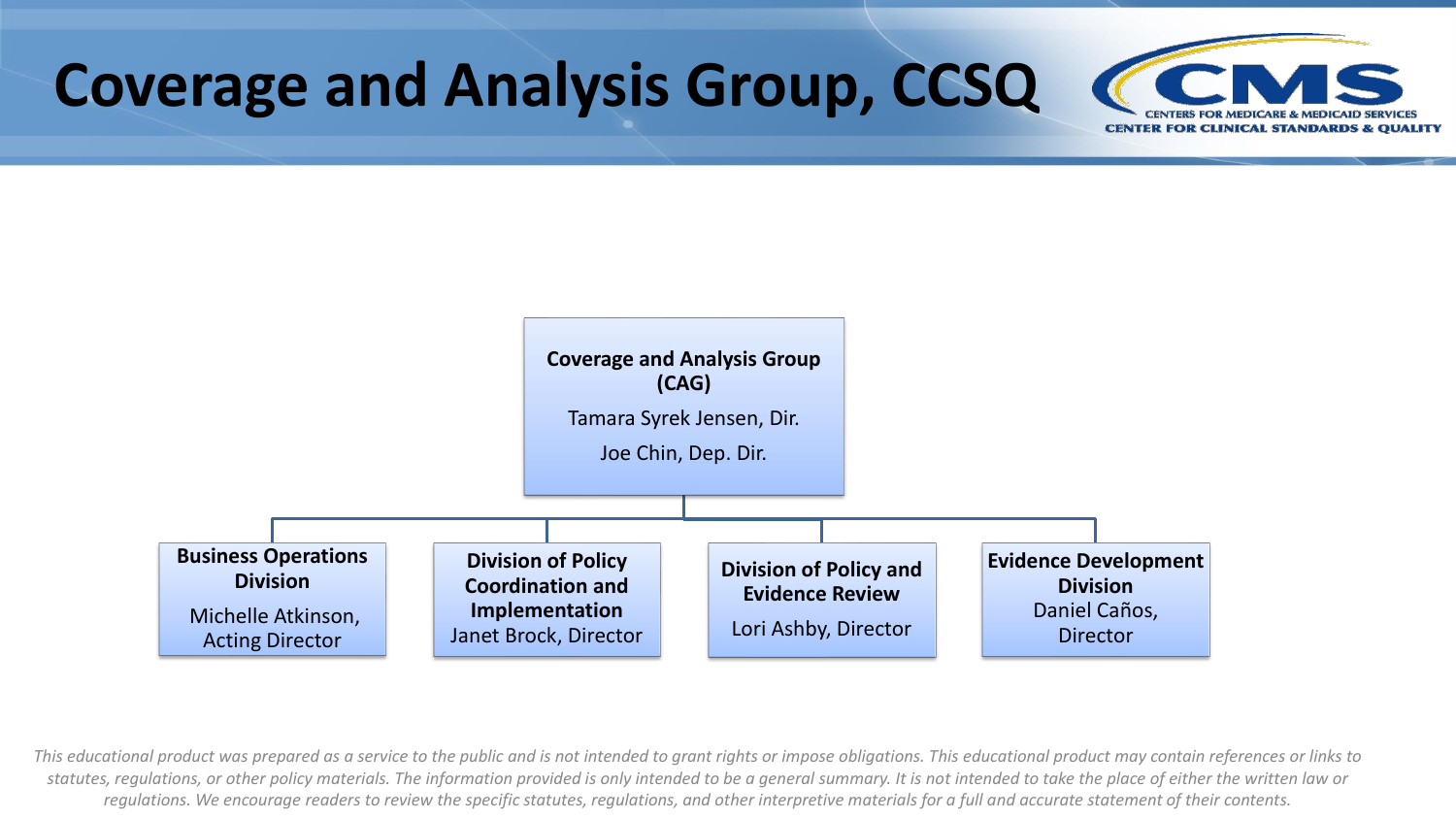

**National Coverage Determination:** a discretionary decision by the Secretary of the Department of Health and Human Services to determine whether or not a particular item or service is covered nationally under Title XVIII of the Act as controlling authority for Medicare contractors and adjudicators.

In the absence of an NCD, Medicare contractors may establish a local coverage determination (LCD) (defined in section 1869(f)(2)(B) of the Act) or adjudicate claims on a case-by-case basis.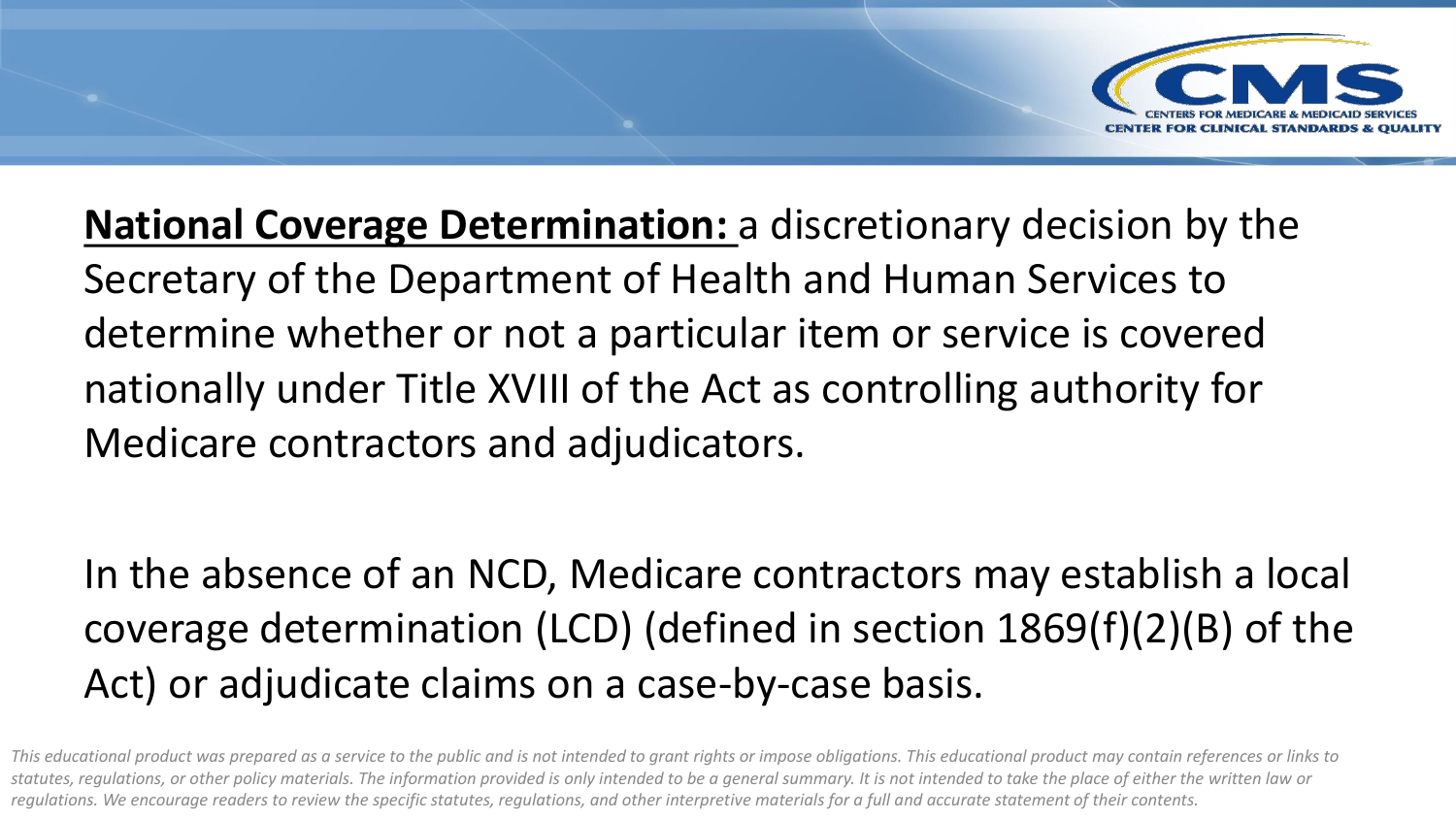# Requirements for Medicare



- 1. Item or service must be legal.
- 2. Congress must have given benefit category for the item or service.
- 3. Item or service must be reasonable and necessary (coverage).
- 4. Coding & payment instructions needed.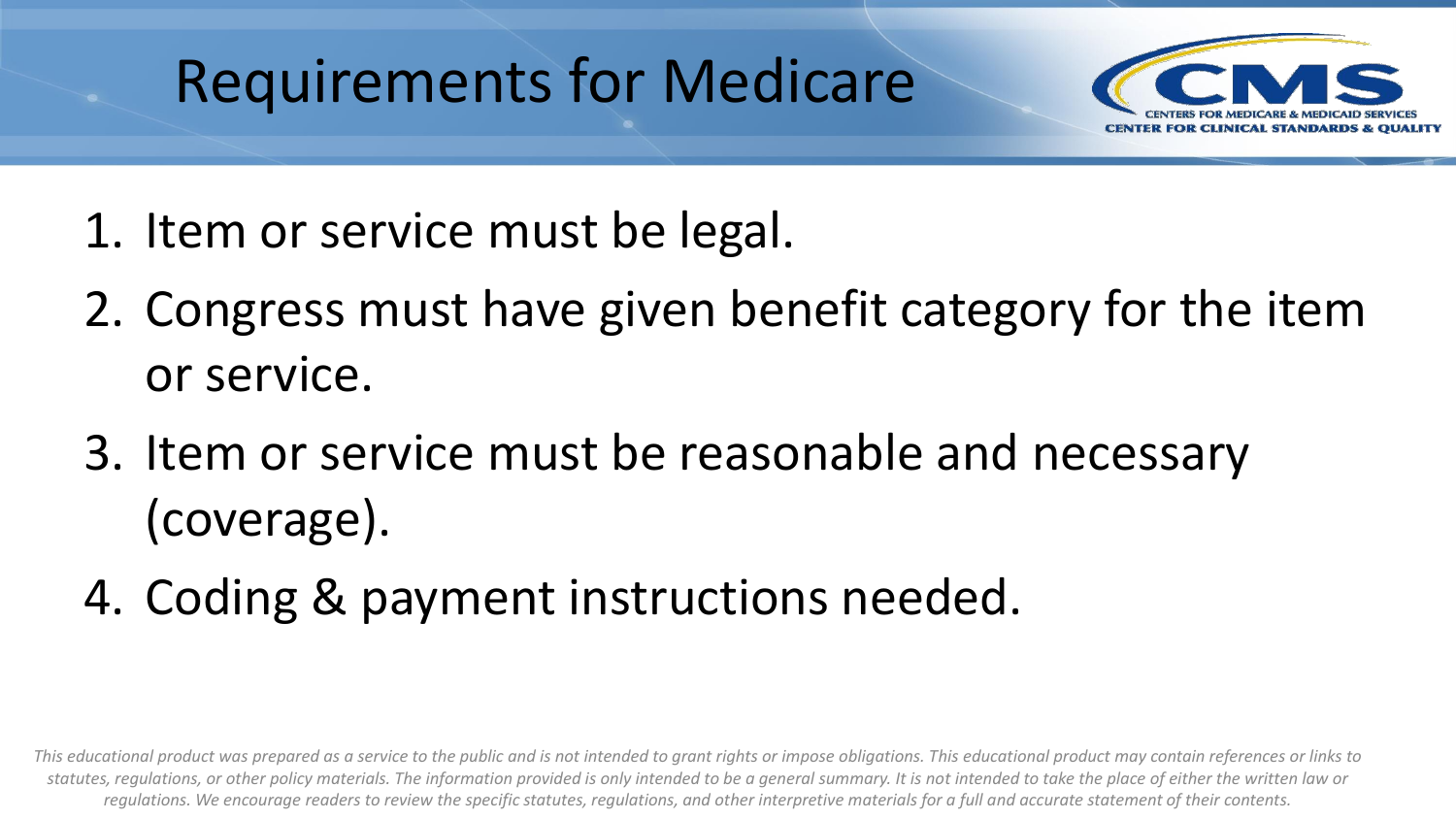## Medicare National Coverage Process



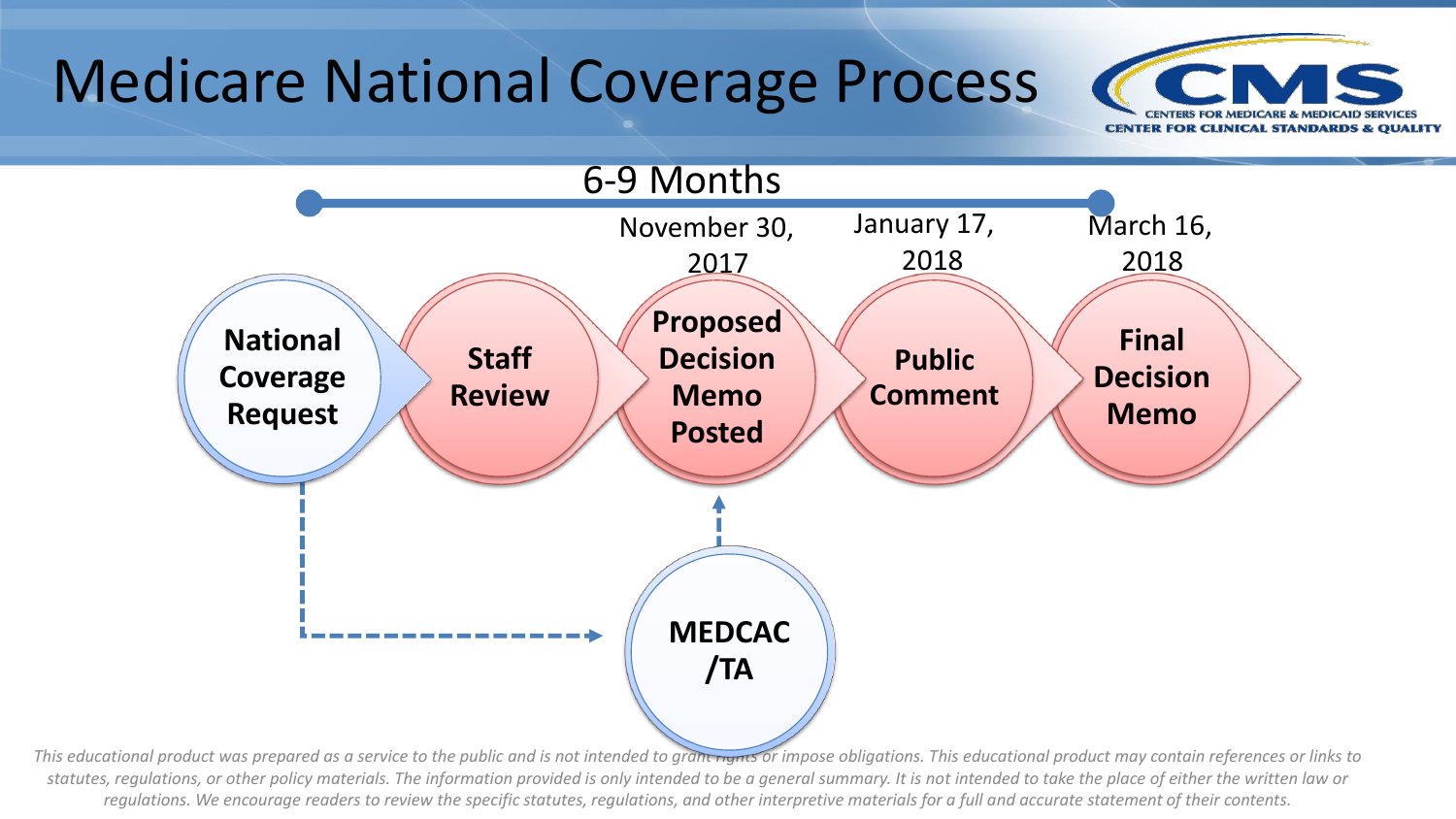## Public Comment Period



November 30, 2017 to January 17, 2018

- Proposed questions in an effort to prompt substantive input.
- Include supporting documentation, peer-reviewed evidence, and a detailed analysis of view.
- How can the information in this proposed NCD be clearly communicated to health care practitioners, patients, and their caregivers?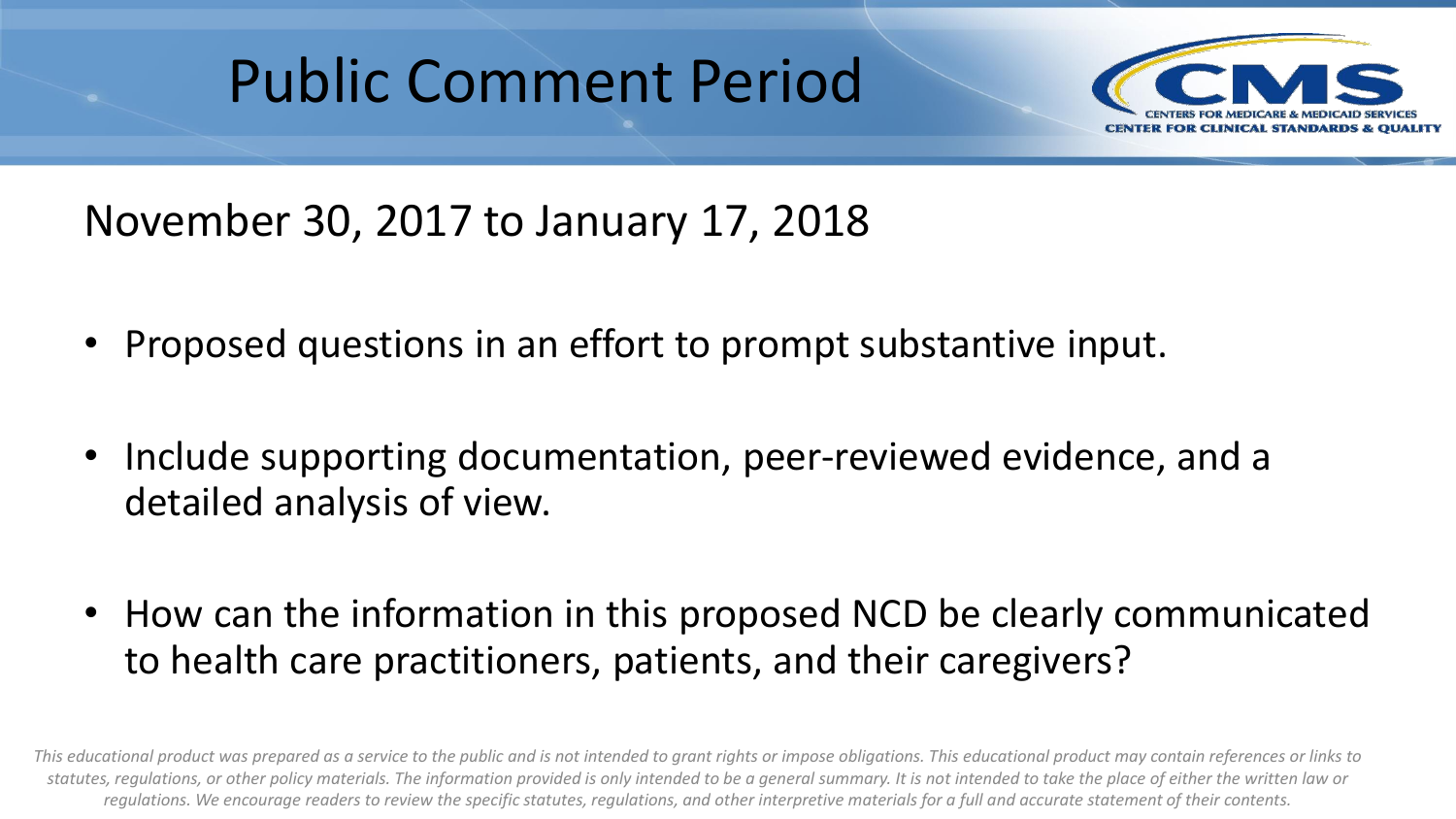



### A. Coverage

• The Centers for Medicare & Medicaid Services (CMS) has determined that Next Generation Sequencing (NGS) as a diagnostic laboratory test is reasonable and necessary and covered nationally, when performed in a CLIA-certified laboratory, when ordered by a treating physician and when all of the following requirements are met: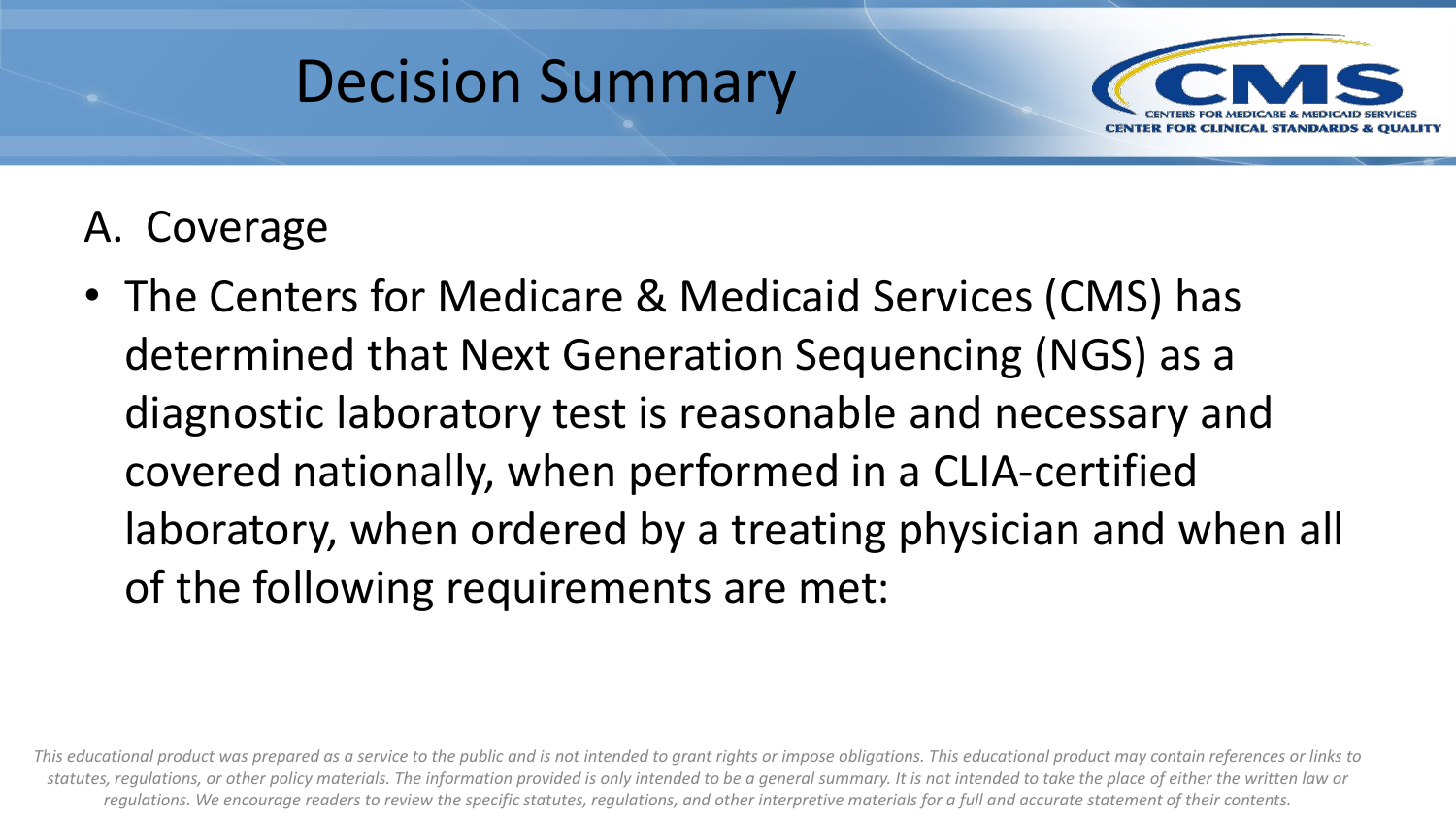



### A. Coverage

- 1. Patient has:
	- a. either recurrent, relapsed, refractory, metastatic, or advanced stages III or IV cancer; and
	- b. either not been previously tested using the same NGS test for the same primary diagnosis of cancer or repeat testing using the same NGS test only when a new primary cancer diagnosis is made by the treating physician; and
	- c. decided to seek further cancer treatment (e.g., therapeutic chemotherapy).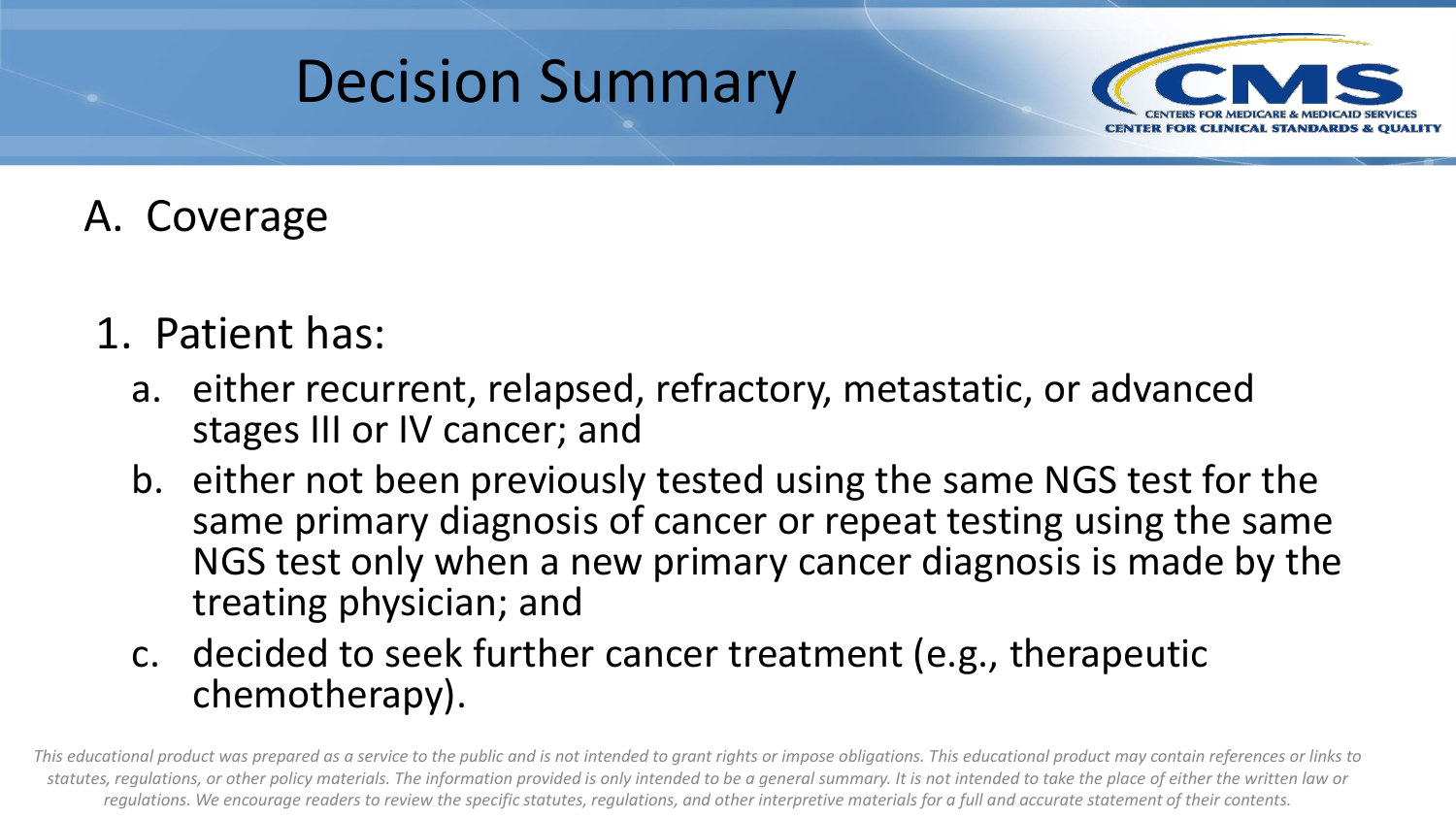



### A. Coverage

- 2. The diagnostic laboratory test using NGS must have:
	- a. FDA approval or clearance as a companion in vitro diagnostic; and
	- b. an FDA approved or cleared indication for use in that patient's cancer; and
	- c. results provided to the treating physician for management of the patient using a report template to specify treatment options.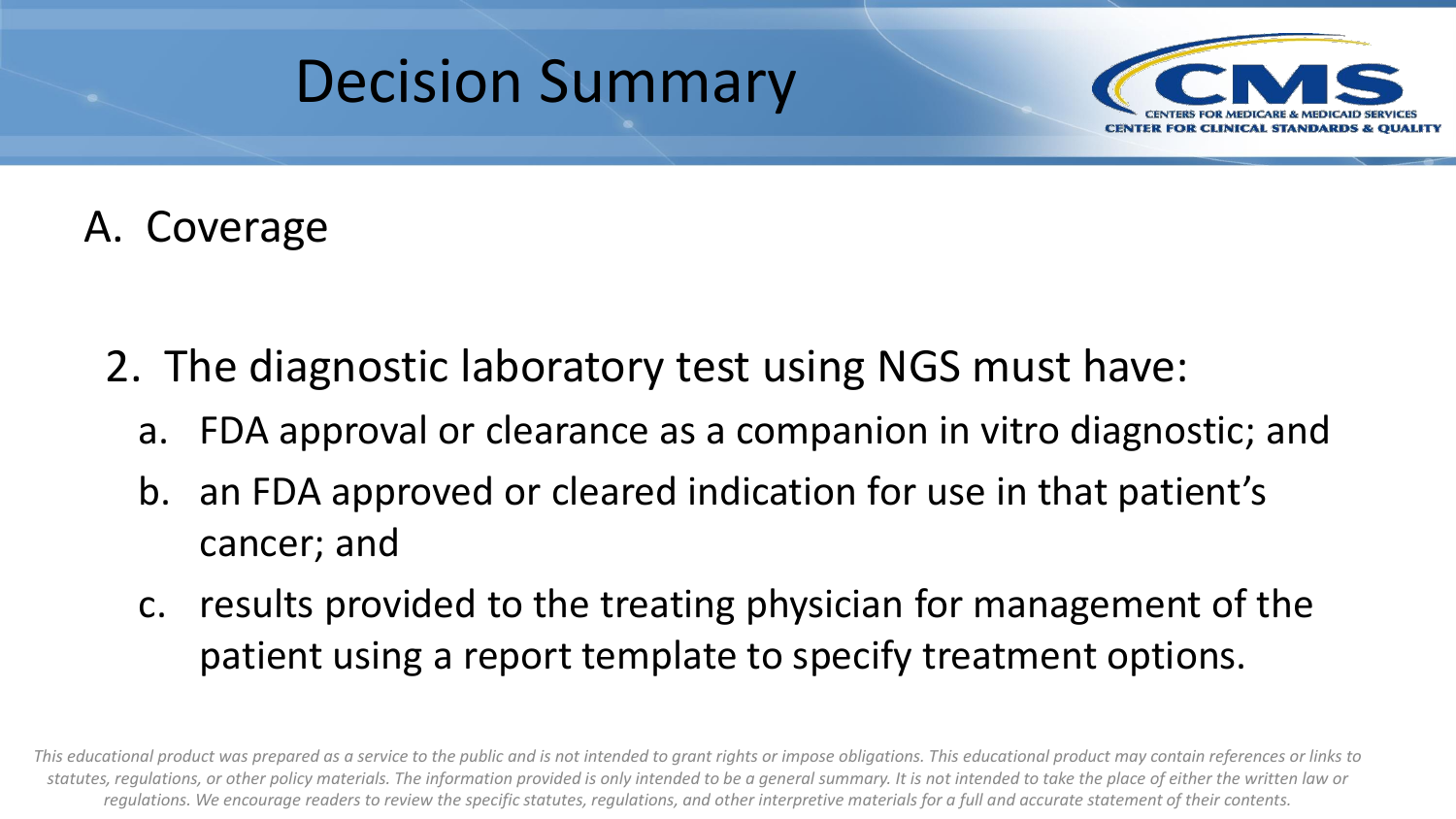



### B. Other

Medicare Administrative Contractors (MACs) may determine coverage for patients with cancer only when the patient has:

•either recurrent, relapsed, refractory, metastatic, or advanced stages III or IV cancer; and

•either not been previously tested using the same NGS test for the same primary diagnosis of cancer or repeat testing using the same NGS test only when a new primary cancer diagnosis is made by the treating physician; and

#### •decided to seek further cancer treatment (e.g., therapeutic chemotherapy).